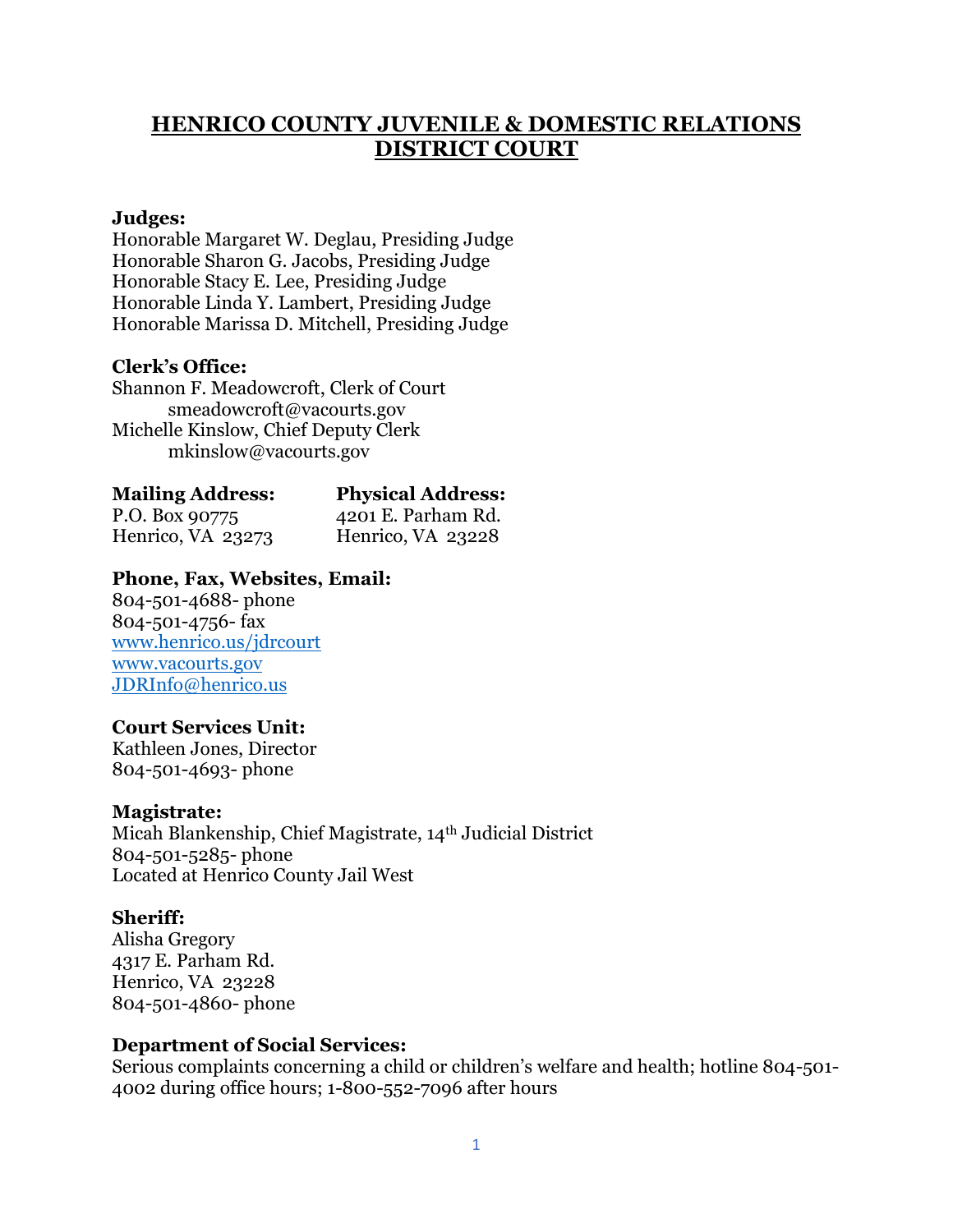#### **Dockets:**

Arraignments: Juvenile- Mon-Thurs 8:15 a.m. Juvenile detention hearings- Mon-Fri 9:00 a.m. Adults (bonded)- Mon-Fri 9:00a.m. Adults (detained)- Mon-Fri 11:00 a.m. Criminal Trials (Adult & Juvenile): Mon., 9:00 a.m., 10:45 a.m., 1:00 p.m., 2:00 p.m., & 3:00 p.m. Fri., 9:00 a.m. & 10:00 a.m. Protective Orders: Mon., Tues., Thurs.- 1:00p.m. Wed.- 2:00 p.m. Fri.- 11:00 a.m. Support: Show cause arraignments: Tues., 2:30 p.m. DCSE (Amending/New Petitions/S/C): Tues., 9:00 a.m., 10:00 a.m., 11:00 a.m., 1:00 p.m., 2:00 p.m. Thurs., 9:00 a.m., 10:00 a.m., 11:00 a.m., 1:00 p.m., 2:00 p.m. Non DCSE (All Cases): Tues., 9:00 a.m., 10:00 a.m., 11:00 a.m., Custody/Visitation/Support (first calling/docket call): Wed., 9:00 a.m., 10:00 a.m., & 11:00 a.m. Thurs., 9:00 a.m., 10:00 a.m. & 11:00 a.m. Contested Custody: Tues., Wed., & Thurs.- begin at 1:00 p.m. DSS Cases: Wed., 9:00 a.m., 10:00 a.m., & 11:00 a.m. Thurs., 11:00 a.m. Traffic: Wed., 1:00 p.m. Fri., 9:00 a.m.

#### **Continuances:**

Continuance Requests are decided on a case by case basis. Requests for continuance must be made 3 days in advance and signed off by all parties. This form will not be accepted if all parties have not signed the form. This form can be found at [www.henrico.us/jdrcourt.](http://www.henrico.us/jdrcourt)

#### **Remote Hearings:**

The Motion for Remote hearing can be found at: [www.henrico.us/jdrcourt](http://www.henrico.us/jdrcourt) or <http://www.vacourts.gov/courts/jdr/henrico/home.html> Henrico JDR accepts the completed motion from counsel and pro-se parties.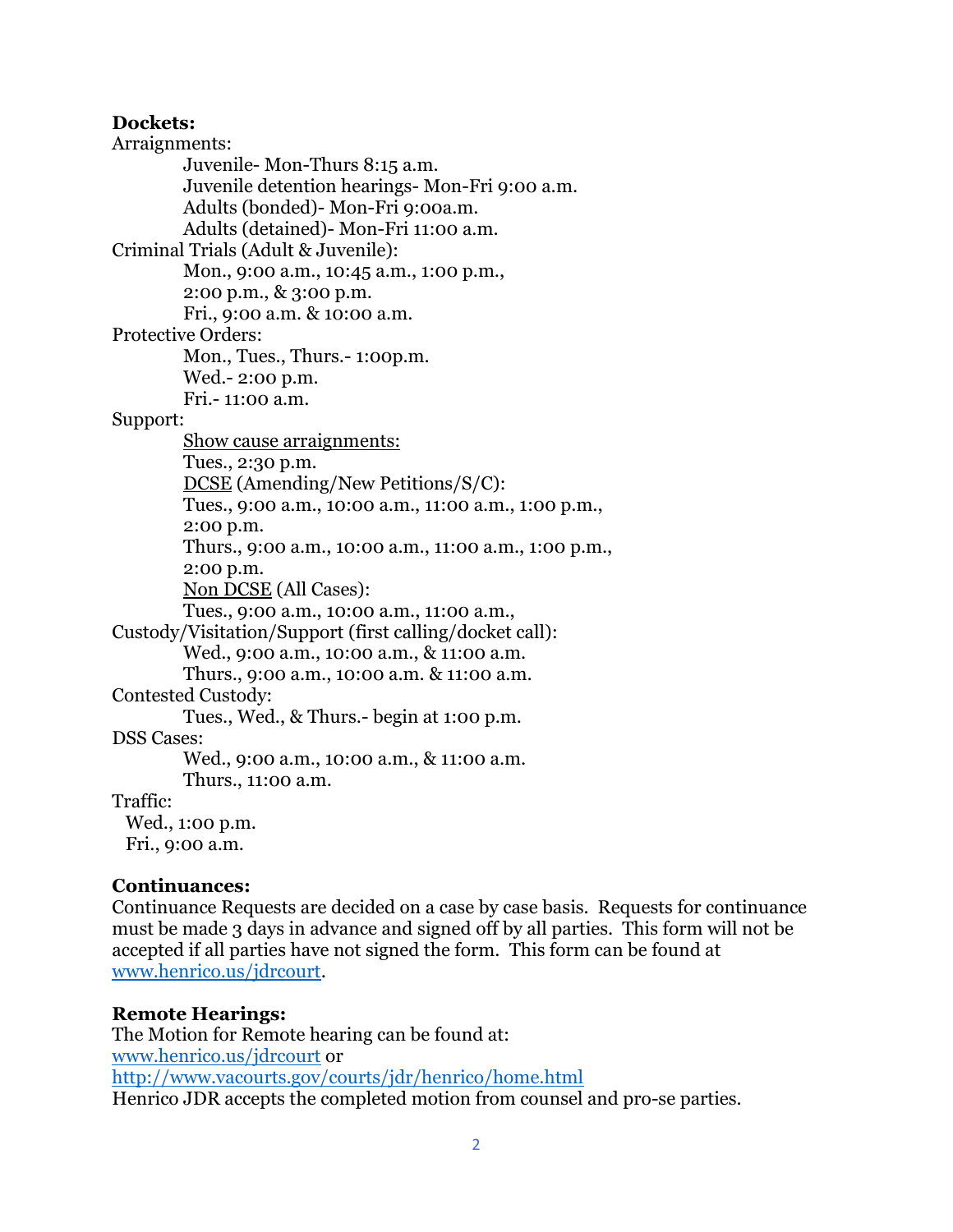## **Support, Custody, Visitation:**

- All petitions and motions to amend filed regarding matters of support, custody, and visitation must be filed on state forms. Each child requires a separate petition or motion for each issue. o <https://henrico.us/jdrcourt/forms>
- Child Support and Spousal Support must be filed on separate petitions.
- The Mediation Coordinator will screen all filings to determine eligibility for mediation. If deemed appropriate, a referral will be made.
- Petitions filed regarding custody/visitation/support involving biological parents will be referred to the Parent Education Class. Failure to attend this class may prohibit presentation of evidence or may result in dismissal of case. This class is required in all contested case and satisfies the requirement of Virginia Code 16.1-278.15 and 20-103. The referral will be attached to the summons sent to the parties.
	- o [http://www.courts.state.va.us/courtadmin/aoc/djs/programs/parente](http://www.courts.state.va.us/courtadmin/aoc/djs/programs/parented/home.html) [d/home.html](http://www.courts.state.va.us/courtadmin/aoc/djs/programs/parented/home.html)

## **SIJS Petitions:**

- SIJS and Custody petitions must be filed on separate petitions if requesting both be established. If Custody has already been established, only an SIJS petition is required.

#### **Filing/Service Fees:**

Establish Paternity: \$12/service (per party) Disestablish Paternity: \$12/service (per party) Custody/Visitation: \$25 filing fee per petitioner Relief of Custody: Parent petitioner- \$12/service (per party) Non-parent petitioner- no fee Emancipation: \$12/service (per party) Child Support: No fee Spousal Support: \$12/service (per party) Witness subpoena for civil matters: \$12/service

Subpoena duces tecum for civil matters: \$12/service

Checks should be made payable to: Henrico JDR Clerk's Office

For waiver of filing fees, sheriff's fees, or writ tax, please use: <http://www.vacourts.gov/forms/circuit/cc1414.pdf>

#### **Online Payments:**

Online payments for matters post-trial can be made at: <http://www.vacourts.gov/caseinfo/tickets.html> Pre-payments for juvenile traffic tickets are only accepted in person at the Clerk's Office.